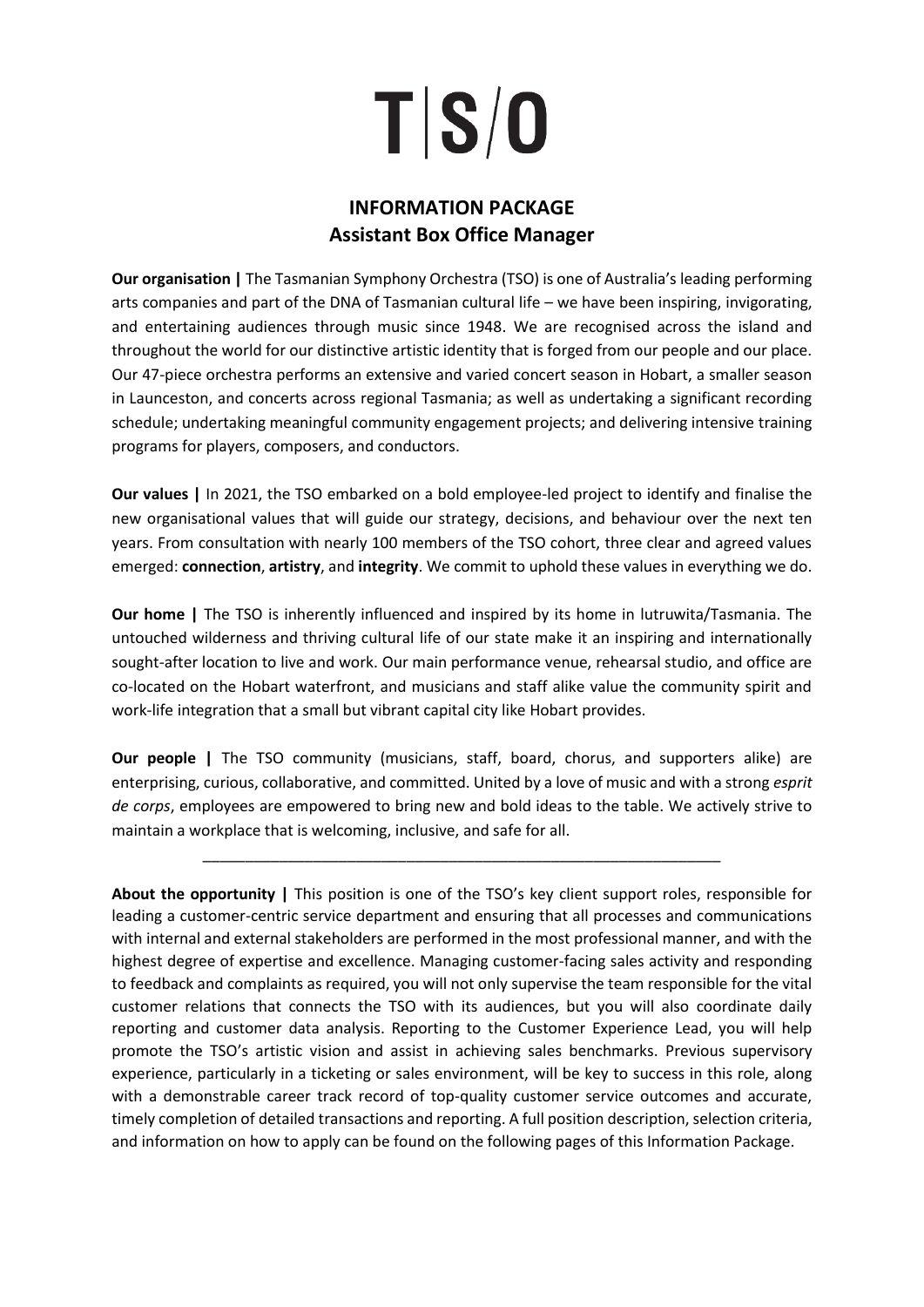# **POSITION DESCRIPTION**

| <b>Position:</b>                      | <b>Assistant Box Office Manager</b>                     |
|---------------------------------------|---------------------------------------------------------|
| Department:                           | Box Office / Marketing and Public Affairs               |
| Manager:                              | <b>Customer Experience Lead</b>                         |
| <b>Supervises:</b>                    | <b>Casual Customer Service Consultants</b>              |
| <b>Classification:</b>                | Level 2 (\$53,395 per annum) plus 10.00% superannuation |
| <b>Working Conditions:</b>            | Tasmanian Symphony Orchestra Staff Agreement 2015       |
| <b>Position Description Prepared:</b> | April 2022                                              |

### **Key Function**

This role supervises the TSO Customer Service Consultants on a day-to-day basis, ensuring top quality customer service transactions and outcomes. Primarily servicing customers directly at the box office counter, this role also undertakes daily, weekly, and ad hoc ticket sales and box office reporting and data analysis and acts as a '2IC' to the Customer Experience Lead, including in the troubleshooting of systems and customer issues.

### **Duties and Responsibilities**

| <b>Customer</b><br><b>Service</b> | Proactively supervise the day-to-day operations of the TSO Box Office, including<br>but not limited to:<br>Being a consistent, knowledgeable point of customer service contact on the<br>TSO Box Office counter                 |
|-----------------------------------|---------------------------------------------------------------------------------------------------------------------------------------------------------------------------------------------------------------------------------|
|                                   | Maintain customer-centric approach in all points of contact with internal<br>٠<br>and external stakeholders;                                                                                                                    |
|                                   | Provide timely resolution to all customer complaints and issues;<br>٠                                                                                                                                                           |
|                                   | Increase customer retention and loyalty by suggesting various incentives<br>$\bullet$<br>and programs for existing and new patrons of the orchestra;                                                                            |
|                                   | Look for new ways of promotion of the brand without sacrificing the<br>$\bullet$<br>excellence or the integrity of the Orchestra                                                                                                |
| <b>Box Office</b><br>department   | Under the direction and broad oversight of the Customer Experience Lead:                                                                                                                                                        |
|                                   | Build live and digital concerts and subscription seasons within Tessitura<br>ticketing system;                                                                                                                                  |
|                                   | Create promotion codes and assist with the technical aspects of launching<br>Marketing campaigns;                                                                                                                               |
|                                   | Provide a high level of professional and friendly customer service to all the<br>$\bullet$<br>company's stakeholders and audiences;                                                                                             |
|                                   | Train Box Office staff in the use of the Tessitura ticketing system;<br>$\bullet$<br>Advise on and / or undertake rostering of casual Box Office staff;<br>٠                                                                    |
|                                   | Establish and maintain a professional and friendly association with all<br>$\bullet$<br>external ticketing agencies with which the TSO engages.                                                                                 |
| <b>Systems</b>                    | Working collaboratively with the Customer Experience Lead, the CRM                                                                                                                                                              |
|                                   | Specialist, and any other relevant Box Office staff member:<br>Maintain systems for the efficient operation of all the company's ticket<br>sales across all channels and for all performances, including online<br>integration; |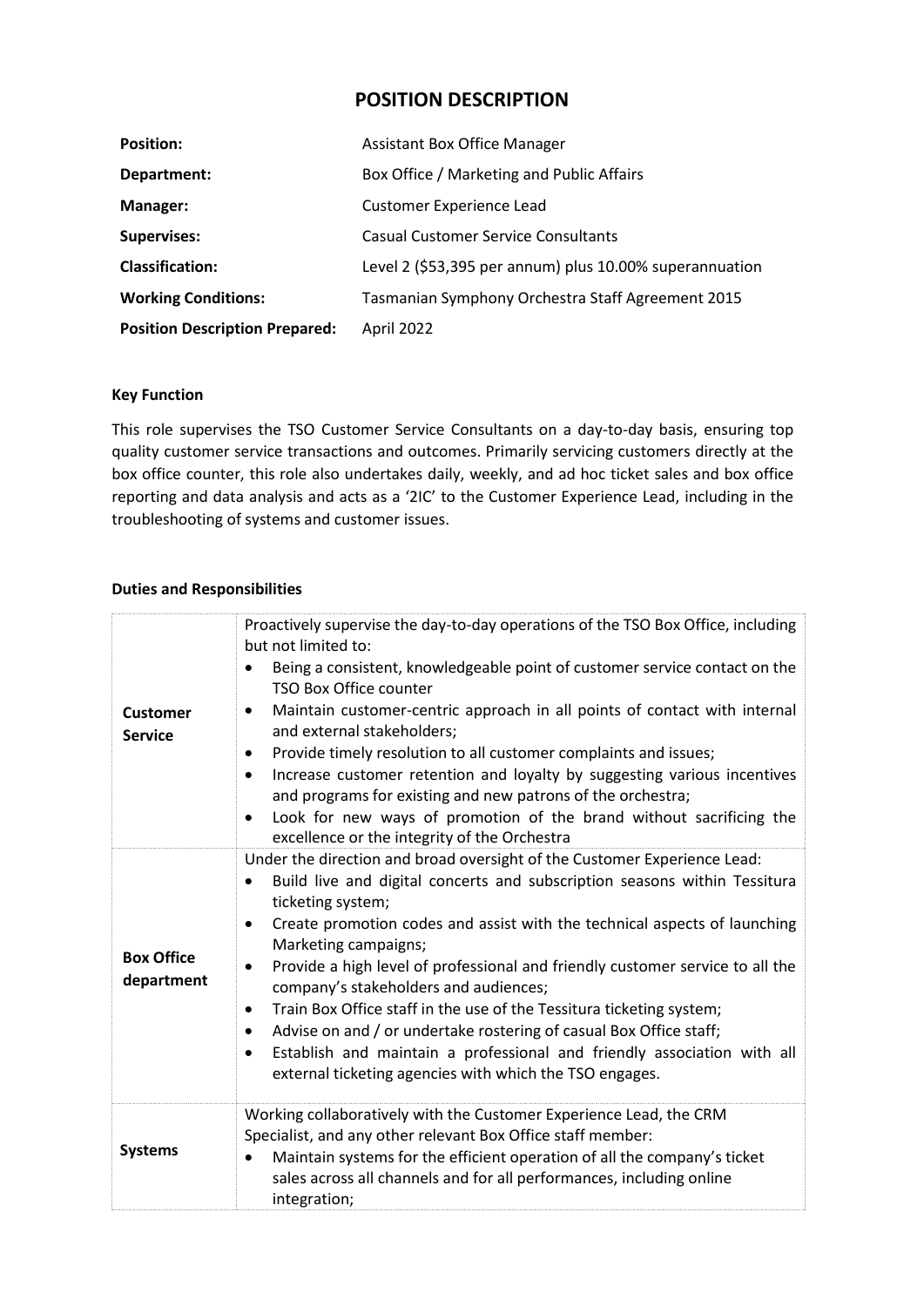|                  | Carry out necessary system adjustments and checks as instructed by the<br>$\bullet$<br><b>CRM Specialist;</b><br>Ensure the integrity and accuracy of all the company's customer records in<br>both the Tessitura ticketing system and the company database are<br>maintained;<br>Make recommendations for improvements in the company's ticketing<br>systems and reporting.                                                                                                                                                                                                                                                                                                                  |
|------------------|-----------------------------------------------------------------------------------------------------------------------------------------------------------------------------------------------------------------------------------------------------------------------------------------------------------------------------------------------------------------------------------------------------------------------------------------------------------------------------------------------------------------------------------------------------------------------------------------------------------------------------------------------------------------------------------------------|
| <b>Reporting</b> | Under the direction and broad oversight of the Customer Experience Lead:<br>Work closely with the Director Marketing and Public Affairs to provide<br>accurate information for the timely implementation of marketing<br>strategies and the requirements of funding bodies;<br>Provide, in the required format, and in a timely fashion, daily, weekly and<br>project-based sales reports to the Director Marketing and Public Affairs,<br>CEO and others as required;<br>Maintain accurate accounting of the company's ticket sales and their<br>٠<br>reconciliation as required by the company's Director Business Services.                                                                |
| General          | Maintain excellent relationships across all areas of the TSO<br>$\bullet$<br>Read, understand and comply with all TSO policies, procedures and<br>reasonable directions<br>Contribute effectively towards the TSO's mission and act within the TSO<br>٠<br>values of connection, artistry, and integrity at all times<br>Willingly participate in the TSO's Annual Performance Review process and<br>TSO's training and development programs as required<br>Acknowledge that this position description describes the broad scope of<br>٠<br>the role and is not an exhaustive list. It may also change from time to time<br>with due consultation to meet the changing needs of the business. |

This is a rostered, full-time role, working 36.75 hours per week. The TSO Box Office is open 10am – 4pm each weekday, and during these times, this role will primarily be based on the box office counter directly interacting with TSO customers in person and via telephone, supported by a Customer Service Consultant. To ensure the Box Office is adequately resourced on concert evenings, some night-time and weekend work will be required. When TSO performs at other locations around Hobart and wider Tasmania, this role may be required to travel to those locations to supervise, or undertake, the ticketing activities for the event.

### **Key Working Relationships**

| <b>Internal</b> | Director Marketing and Public Affairs<br>$\bullet$<br>Customer Experience Lead<br>CRM Specialist and wider Box Office Team<br><b>Marketing Team</b><br>Other TSO departments (particularly Philanthropy, Artistic, Operations,<br>Finance), the CEO, and the TSO board and committee members |
|-----------------|----------------------------------------------------------------------------------------------------------------------------------------------------------------------------------------------------------------------------------------------------------------------------------------------|
| External        | TSO Subscribers and Single Ticket Holders<br>Ushers/Venue staff<br><b>TSO Donors and Supporters</b><br>Sponsors and partners<br>Hotel Grand Chancellor staff (location of TSO Box Office and venue)<br><b>Suppliers</b>                                                                      |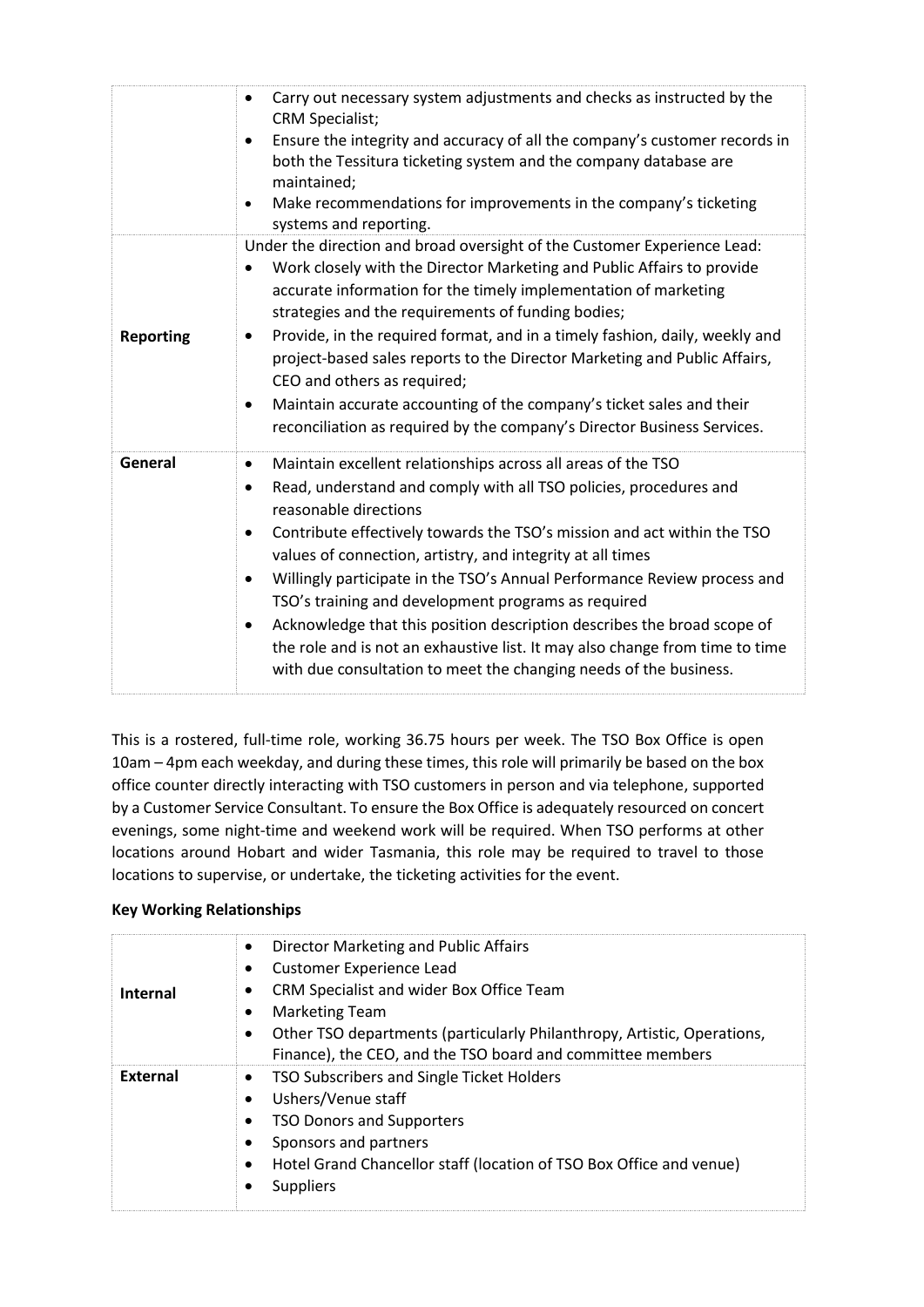### **Work Health and Safety**

Under WHS legislation, you are required to comply with all WHS policies and procedures in the workplace and follow reasonable WHS directions.

While at work, workers must:

- take reasonable care for their own health and safety and that of others who may be affected by their actions or omissions
- comply, so far as you are reasonably able, with any reasonable instruction given by the TSO to allow TSO to comply with WHS laws
- maintain a commitment to undertaking all duties in adherence with TSO's Covid-Safe protocol to ensure the continued safety of our staff, choristers, customers, and stakeholders
- co-operate with any reasonable policy or procedure of TSO relating to health or safety at the workplace that has been notified to workers including the wearing of provided Personal Protective Equipment (PPE) supplied to you by TSO.

### **Selection Criteria - Essential**

- Demonstrated experience in a supervisory Customer Service role, preferably in the Performing Arts (or clearly transferable skills from another professional position)
- Excellent communication and interpersonal skills, written and oral, with the ability to customise the style and format of interaction depending on the context
- Demonstrated ability to find creative solutions in stressful situations, whilst always maintaining a commitment to financial accuracy and data integrity
- Demonstrated ability to use lateral and innovative thinking to achieve the best outcomes, and ability to remain calm and level-headed when confronted with challenges
- Demonstrated ability to provide timely and accurate reporting and business solutions, with solid Excel skills desirable
- Demonstrated leadership and maturity when undertaking all elements of staff management, the ability to supervise and coordinate a mix of personalities, and the ability to promote diversity and WHS within the workplace
- Demonstrated ability to create and maintain positive, trusting relationships internally, particularly with staff members you directly supervise
- Superior attention to detail and accuracy
- Sound analytical skills and ability to interpret complex customer data
- Reliable, consistent work ethic, and an ability to model high professional standards to others

### **Selection Criteria – Desirable**

- Experience in using Tessitura CRM system, or similar
- Background in, or understanding of, classical music
- Background working in the Performing Arts or Entertainment industry